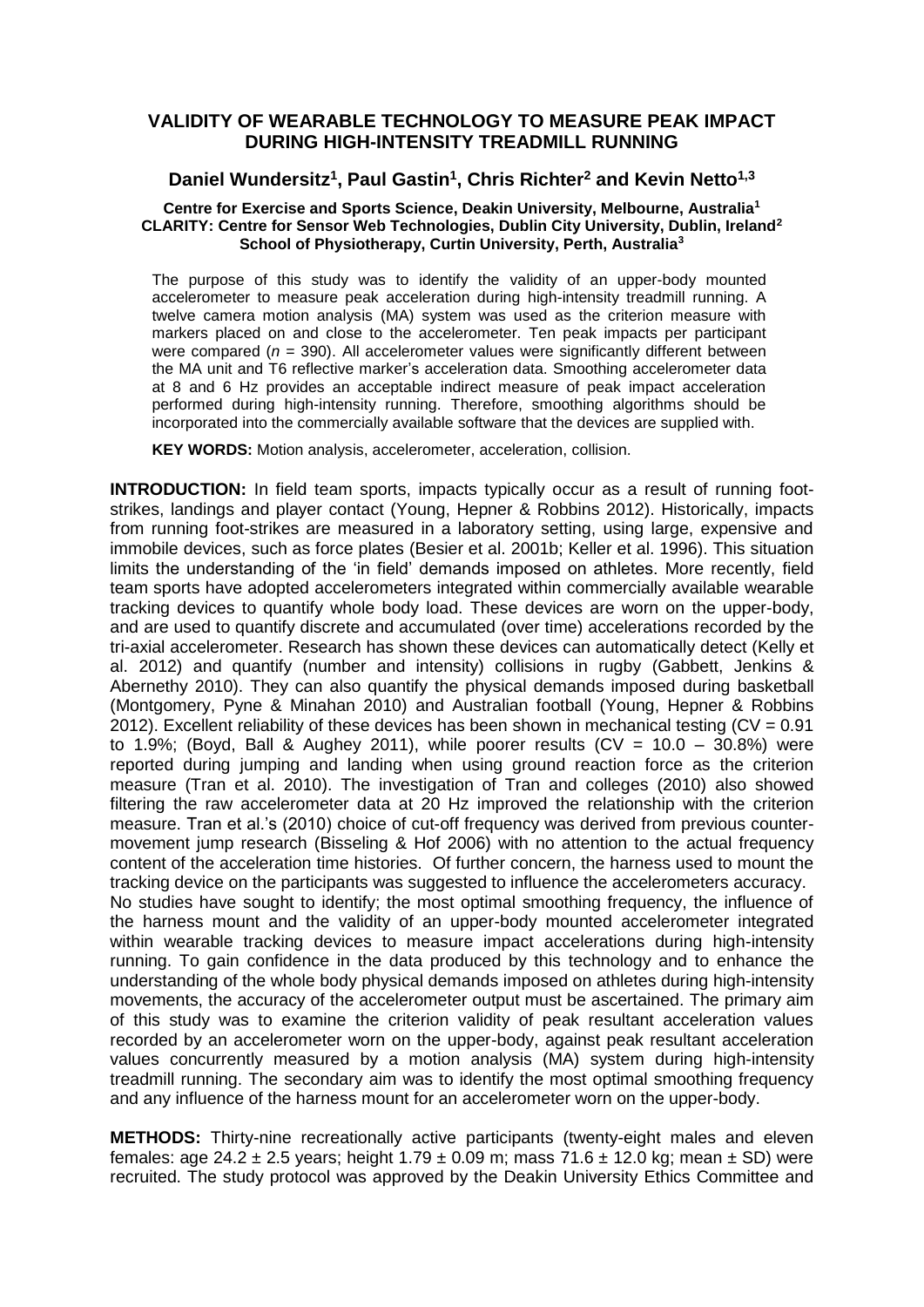written informed consent was obtained from all participants prior to testing. A single commercially available wearable tracking device (minimaxS4, Catapult Innovations, Australia) containing a tri-axial accelerometer (Konix, USA) was utilised in this study. The sampling frequency of the accelerometer was 100 Hz and the full-scale output range was ±10 G in each axis. The device was worn in a manufacturer supplied harness (Catapult, Australia) which located the device firmly in the centre of the upper-back at the level of T2. All testing was performed indoors with the GPS functionality of the device disabled. Threedimensional (3D) positional data were collected at 200 Hz using a 12-camera MA system (Raptor-E, Motion Analysis Corporation, USA). Eleven reflective markers were attached to the body. A marker located on the lateral malleolus of each foot was used to identify footstrike. A marker located on the unit itself and at T6 level was used to assess criterion validity. The T6 marker location was chosen to allow comparison without any harness influence on the marker, while being close enough to ascertain a reasonable comparison. All trials were completed on a calibrated motorised treadmill (Quinton Q65, Quinton Instrument Company, Washington, USA). Following familiarisation with all equipment, procedures, and the exercise protocol, participants were asked to run at a high-intensity (females 5 m/s; males 5.83 m/s) on a treadmill for 30 seconds. Acceleration (from the accelerometer) and positional data off each reflective marker were recorded simultaneously. In total, 390 comparisons were made per marker. Raw accelerometer recordings were corrected for gravity using the manufacturer supplied algorithms so that the accelerometer displayed 0 G while stationary. This data along with the raw position data from the MA system were spectrally analysed using a customised Fast Fourier transform (FFT) in Microsoft Excel (version 14.0.6112.5000). This program displayed the spectra of the signal and provided the researcher with a visual means to choose an optimal cut-off frequency for smoothing. A  $4<sup>th</sup>$  order, dual pass, digital Butterworth filter was applied to smooth the accelerometer acceleration and MA position data. The MA smoothed position data were then differentiated twice to calculate acceleration. To aid in synchronising the device signals, participants performed three countermovement jumps prior to testing, while standing within the 3D space. A customised MATLAB program (R2012a 7.14.0.739, USA) was used to synchronize the captured signals and to detect peak values during previous manually labelled steps. The accelerations captured during the countermovement jumps were used to find the offset between the devices, using cross correlation. Subsequently, the offset between the devices was subtracted from the time domain of the MA data and peaks were identified, based on previously labelled time stamps, in the original frequency of the captured accelerations. All data were log transformed as the data were not normally distributed and displayed heteroscedasticity. Non-parametric Spearman's Rho correlation coefficients (r) and typical error of the estimate expressed as a percentage (CV%) were subsequently used. Our operational definition for the CV% was small (CV% < 5), moderate (CV% > 5 and < 20) and large (CV%  $\geq$  20). A one way (Device) ANOVA was used to determine if peak impact values recorded by each measurement device for each movement were significantly different from each other. If significant interactions existed, multiple pairwise comparisons (with Bonferroni correction) were used to identify where the significant differences lay.

**RESULTS:** Visual inspection of the FFT outputs suggested the optimal cut off frequency to be 6 Hz for the MA data and between 6 and 10 Hz for the accelerometer data. Additionally, a 20 Hz cut off was analysed to make the current results comparable to previous work. There was a significant main effect of device on impact acceleration, *F*(6, 228) = 587.02, *p* < 0.01. All accelerometer variables were significantly different (*p* < 0.01) from both MA measures (Table 1a and 1b). The 6, 8 and 10 Hz accelerometer measures showed the strongest correlations ( $r > 0.8$ ) and moderate measurement errors ( $CV\% < 10$ ) compared to the MA marker on the unit. All accelerometer measures showed weaker conformity when compared to the MA marker located at T6 (Table 1b). Both MA measures were significantly different from each other but displayed a strong correlation ( $r = 0.75$ ) and moderate measurement error (CV% = 11.3). Smoothing positively influenced the accuracy of the accelerometer data.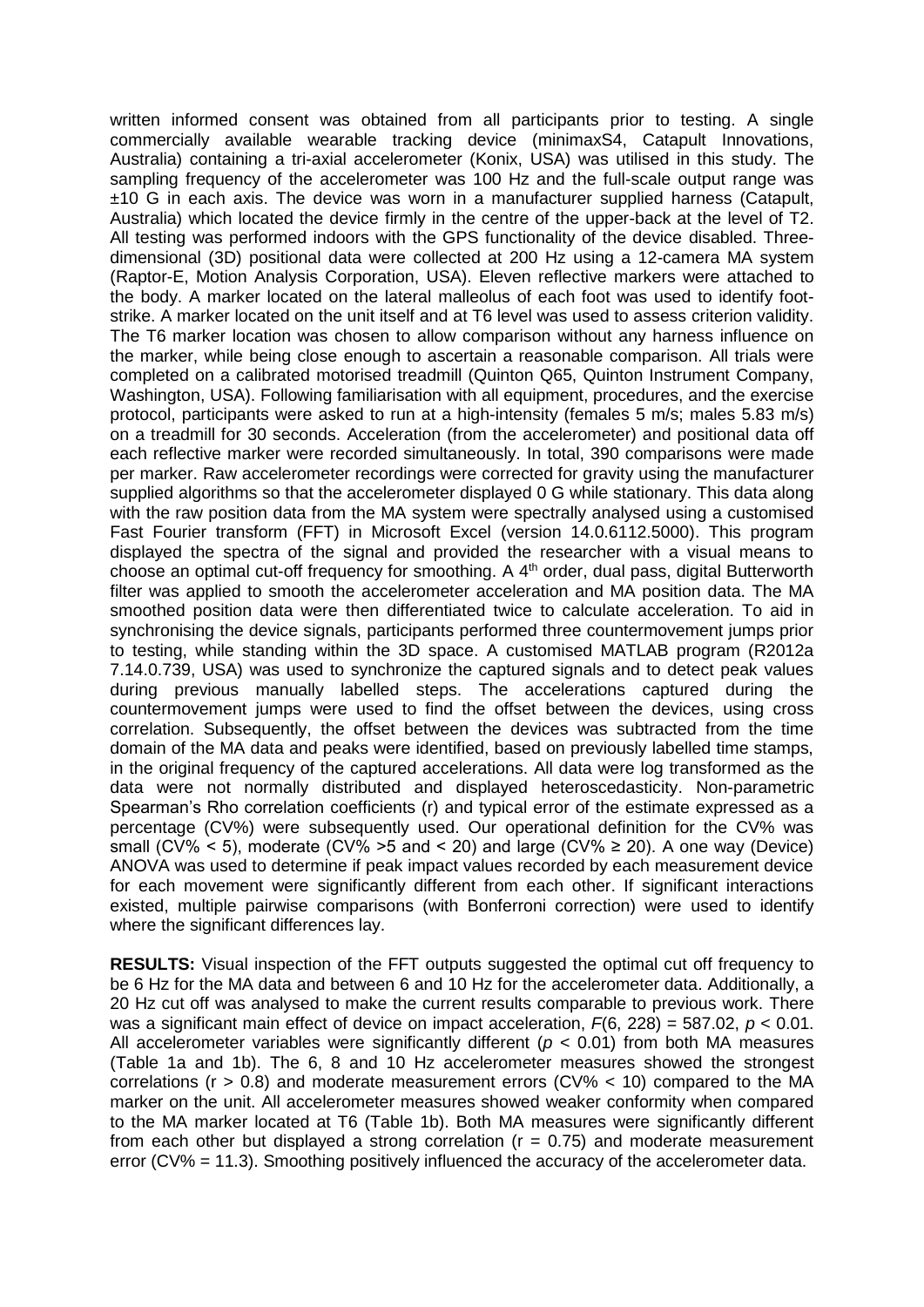### **Table 1a and 1b**

| Summary of results for high-intensity treadmill running: Accelerometer acceleration for raw, |
|----------------------------------------------------------------------------------------------|
| smoothed at 20, 10, 8 and 6 Hz, compared to reflective marker acceleration located on the    |
| unit (Table 1a) and on the skin at the level of T6 (Table 1b; $n = 390$ ).                   |

| 1a            | Device         | $\frac{1}{2}$ and $\frac{1}{2}$ and $\frac{1}{2}$ and $\frac{1}{2}$ and $\frac{1}{2}$ and $\frac{1}{2}$ and $\frac{1}{2}$ and $\frac{1}{2}$ and $\frac{1}{2}$<br>Mean $±$ SD |            | $CV\%$ |  | 1 <sub>b</sub> | Device            | Mean $\pm$ SD     |                     | $CV\%$ |
|---------------|----------------|------------------------------------------------------------------------------------------------------------------------------------------------------------------------------|------------|--------|--|----------------|-------------------|-------------------|---------------------|--------|
|               | <b>MA Unit</b> | $1.66 \pm 0.30$                                                                                                                                                              |            |        |  |                | MA T <sub>6</sub> | $1.47 \pm 0.22$   |                     |        |
| Accelerometer | Raw            | $3.16 \pm 0.82^*$                                                                                                                                                            | $0.62^{+}$ | 13.4   |  | Accelerometer  | Raw               | $3.16 \pm 0.82^*$ | $0.45^+$            | 14.4   |
|               | $20$ Hz        | $2.74 \pm 0.66^*$                                                                                                                                                            | $0.73^{+}$ | 11.6   |  |                | 20 Hz             | $2.74 \pm 0.66^*$ | $0.50^{+}$          | 13.9   |
|               | $10$ Hz        | $1.80 \pm 0.36^*$                                                                                                                                                            | $0.83^{+}$ | 9.3    |  |                | 10 Hz             | $1.80 \pm 0.36^*$ | 0.56 <sup>†</sup>   | 13.2   |
|               | 8 Hz           | $1.61 \pm 0.30^*$                                                                                                                                                            | $0.84^+$   | 9.1    |  |                | 8 Hz              | $1.61 \pm 0.30^*$ | $0.59^{+}$          | 13.0   |
|               | 6 Hz           | $1.41 \pm 0.23$ *                                                                                                                                                            | $0.85^{+}$ | 9.1    |  |                | 6 Hz              | $1.41 \pm 0.23$ * | $0.61$ <sup>t</sup> | 12.9   |

Acceleration values are means  $\pm$  SD;  $*$  The mean difference (Accelerometer vs. MA marker) is significant at the 0.01 level (based off the log transformed data); <sup>†</sup> The correlation is significant at the 0.01 level. MA, motion analysis; SD, standard deviation; T6, thoracic vertebrae six reflective marker; r, Spearman Rho correlation coefficient; CV%, typical error of the estimate presented as a percentage.

**DISCUSSION:** In field team sports, the use of wearable tracking devices is widespread and continues to grow. The accuracy of accelerometers integrated within this technology for quantifying high-intensity movements is largely unknown. In this study, peak impact accelerations in an upper-body mounted accelerometer were examined against a MA system during high-intensity treadmill running. Multiple cut-off frequencies were also assessed to identify optimal smoothing parameters. On the criterion validity of the unit, significant differences ( $p < 0.01$ ), strong correlations ( $r = 0.84$ ) and moderate measurement errors  $(CV\% = 9.1)$  suggest the 8 Hz accelerometer measure is the best measure of impact acceleration. On the global whole body impact load (compared to the T6 marker's acceleration), smoothing at 6 Hz appears more appropriate. The FFT suggested that the majority of MA signal power was contained in the lower 7 harmonics (below 6 Hz), which falls within cut-off frequency ranges  $(5 - 20$  Hz) typically reported in the literature (Kristianslund, Krosshaug & van den Bogert 2012). If a higher cut-off frequency were applied, more noise would be allowed to pass through the filtering process. Differentiation would then amplify this noise, leading to erroneous higher derivatives (Giakas & Baltzopoulos 1997). The FFT results for the accelerometer were less clear. There was still signal power above the  $10<sup>th</sup>$ harmonic, but it had the characteristics of "noise" (Winter 2009). As such, multiple frequencies (6, 8 and 10) were analysed. The current investigation suggests that raw accelerometer data and a 20 Hz (previously validated (Tran et al. 2010)) cut-off frequency are both unacceptable to measure peak impact acceleration. This data were nearly double the actual peak recorded by the MA system (Table 1a). Smoothing improved the relationship with the criterion measure and reduced the measurement error found (Table 1a). For example, the 8 Hz cut-off frequency resulted in a 0.06 G difference with the unit MA measure. The harness used to attached the accelerometer to the wearer was suggested as a possible cause of the error in previous research (Tran et al. 2010). In the present study, significant overestimation of impact acceleration from the unit measure compared to the T6 measure support this observation. These results suggest that the harness causes excessive movement of the unit outside of that experienced by the body (i.e. whipping movement of the unit increases the impact acceleration recorded). Therefore, comparison of validity should be against that of the T6 measure to remove the influence of the harness. As such, a 6 Hz cutoff frequency appears to be most appropriate (Table 1b). The ability to use accelerometers to accurately quantify impact loads in the field (over the laboratory) gives practitioner's a unique insight into the impact load imposed on the musculoskeletal system during training and competition. This has implications for the prescription of training loads, injury management programs and recovery practices.